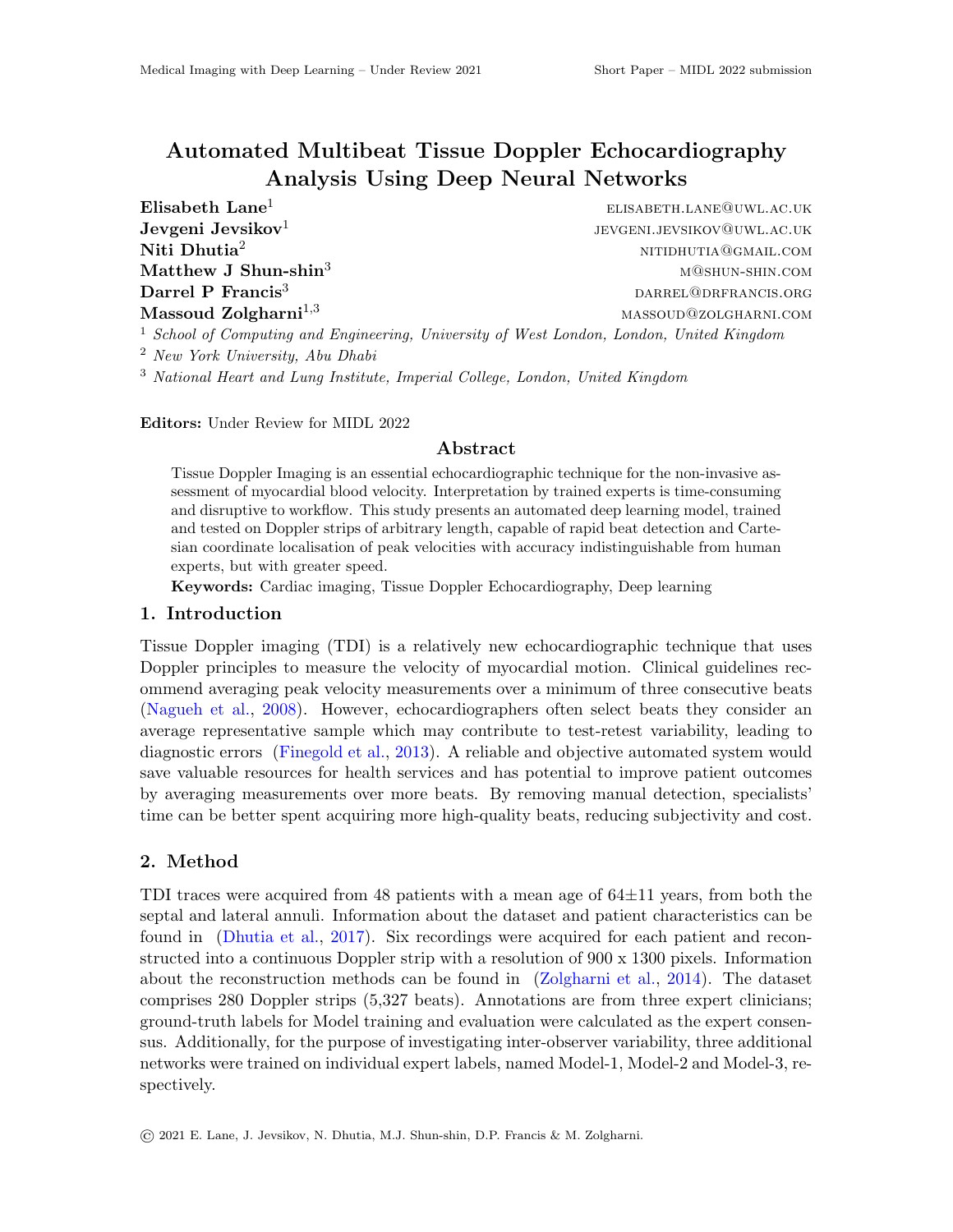The network architecture is twofold:

A. Heartbeats are detected/isolated (without the need for ECG signal) as a ROI by the Mask R-CNN architecture with a ResNet101 backbone. Images are resized and zero padded to 1024x1024 pixels

B1-B3. ROI is cropped and resized to 192 x 192 pixels and input to a convolutional heatmap regression model to predict Cartesian coordinates for systolic and diastolic peak velocities (S', E' and A'), as shown in Figure 1.



Figure 1: Illustration of the entire pipeline

## 3. Results and Discussion

Computation time for manual peak velocity annotations by human experts, compared to the automated model, was calculated over an average sample of 25 heartbeats; 4.76 seconds and 0.18 milliseconds, respectively. Cartesian coordinates in pixels were converted into Velocity measurements in cm/s.



Figure 2: Average velocity estimates of expert consensus (ground-truth) vs. model.

Figure 2. shows mean septal S', E' and A' velocity estimates and standard deviations using the experts consensus (red) and the Model (black) for each patient. Circular markers